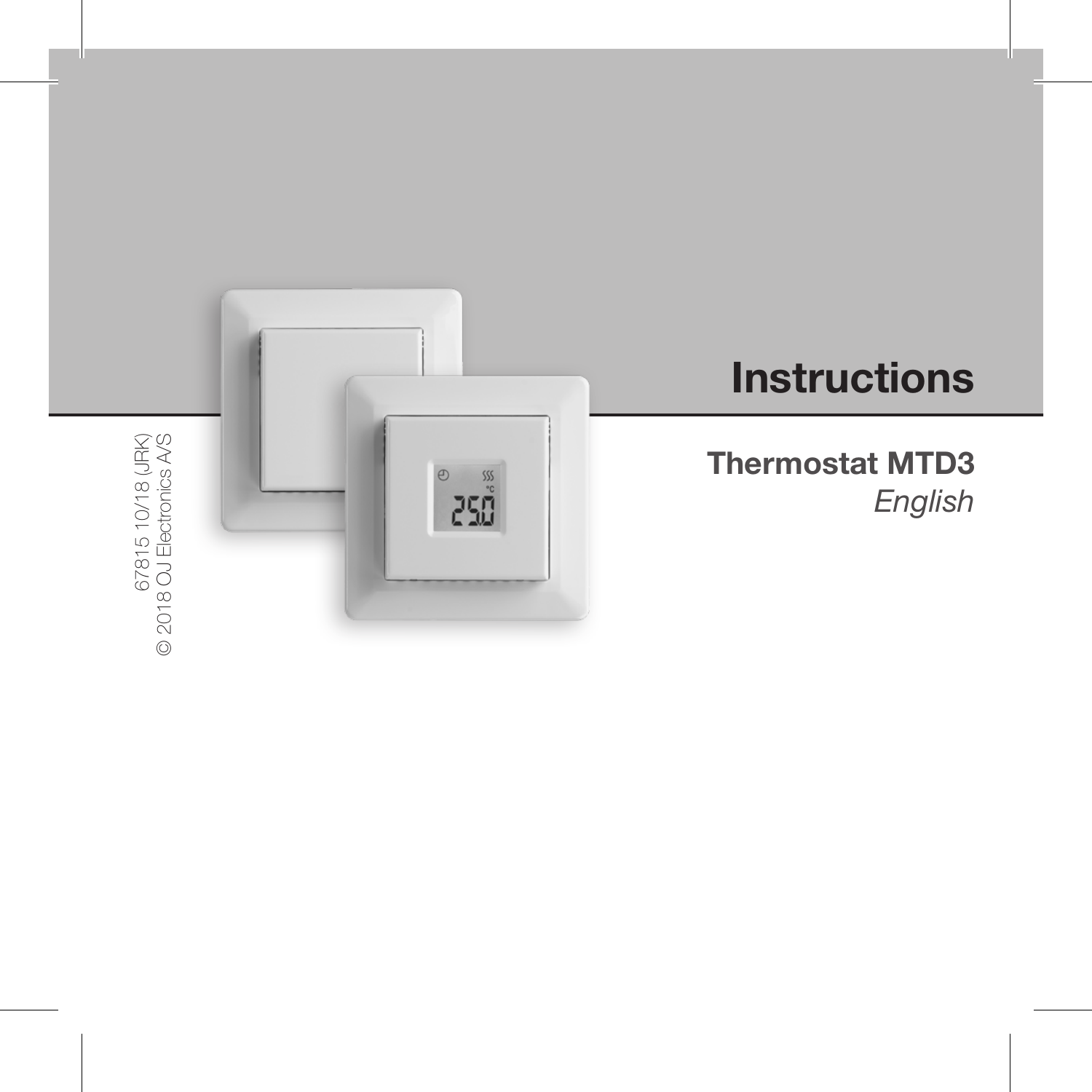# TABLE OF CONTENTS

OJ Electronics A/S hereby declares that the product conforms with the following directives of the European Parliament:

- LVD Low Voltage Directive
- EMC Electromagnetic Compatibility

RoHS - Restriction of the Use of Certain Hazardous Substances

WEEE - Waste Electrical and Electronic Equipment

#### Applicable standards:

CE: EN 60730-1, EN 60730-2-9

# $\epsilon$

This thermostat can be used as a controller for electric room heating pursuant to EN 50559.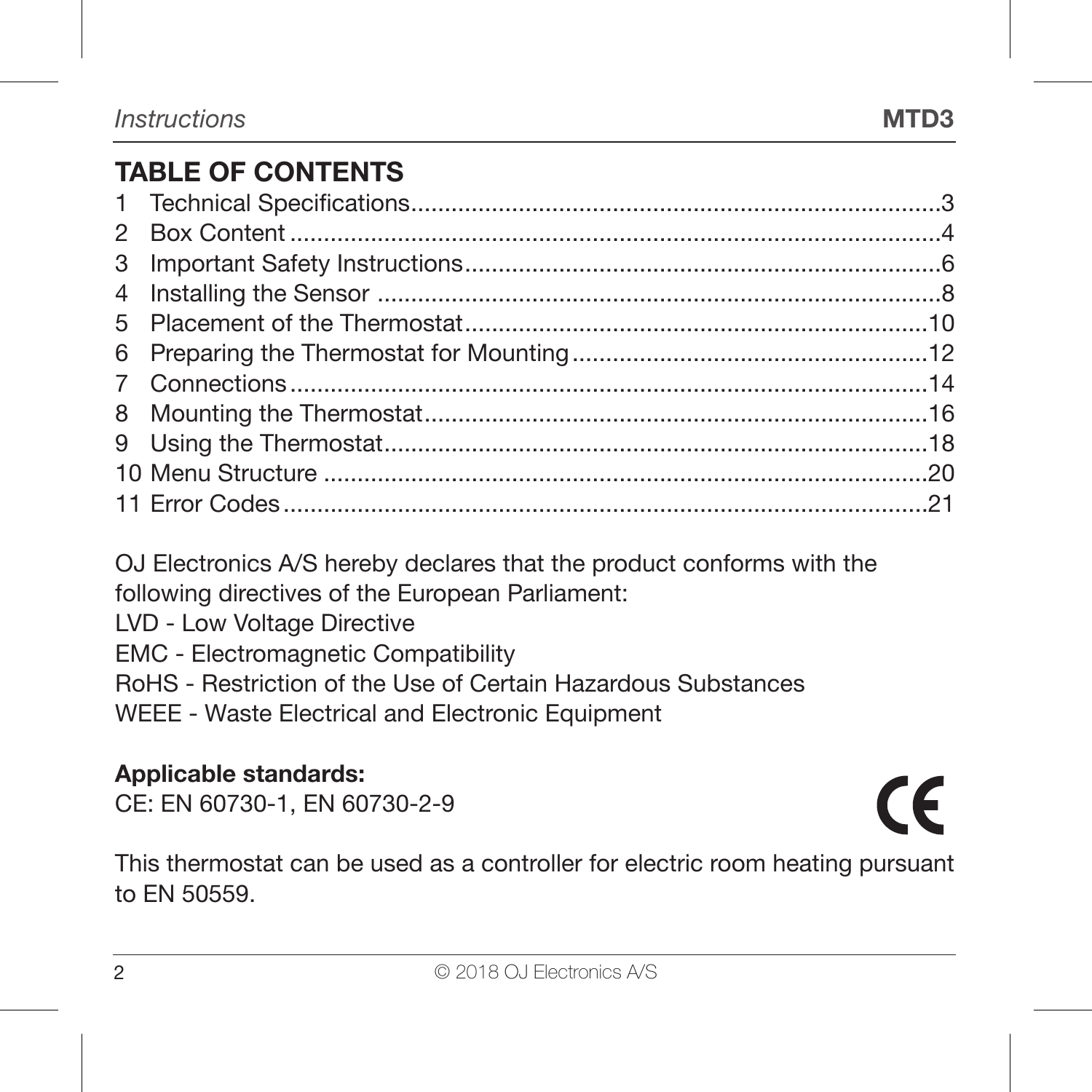# **1. TECHNICAL SPECIFICATIONS**

| Output applicationsResistive load 16 A Inductive load 1 A                               |
|-----------------------------------------------------------------------------------------|
| Terminal wire size  13 A - 1.5 mm <sup>2</sup> , > 13 A to 16 A - 2.5 mm <sup>2</sup> . |
| solid core wire                                                                         |
|                                                                                         |
|                                                                                         |
|                                                                                         |
|                                                                                         |
|                                                                                         |
|                                                                                         |
|                                                                                         |
| Purpose of controlThermostat for electric underfloor heating                            |
|                                                                                         |
|                                                                                         |
|                                                                                         |
|                                                                                         |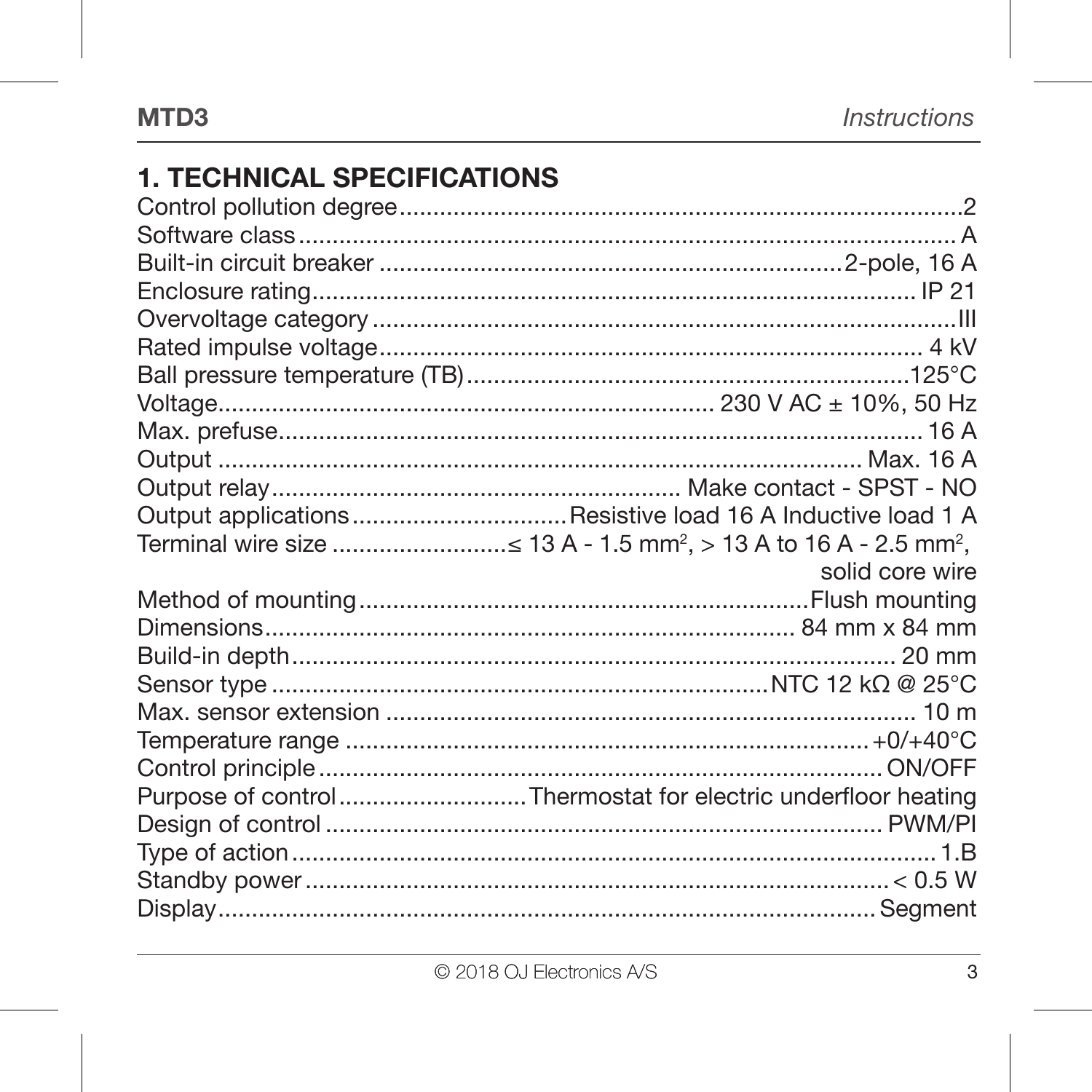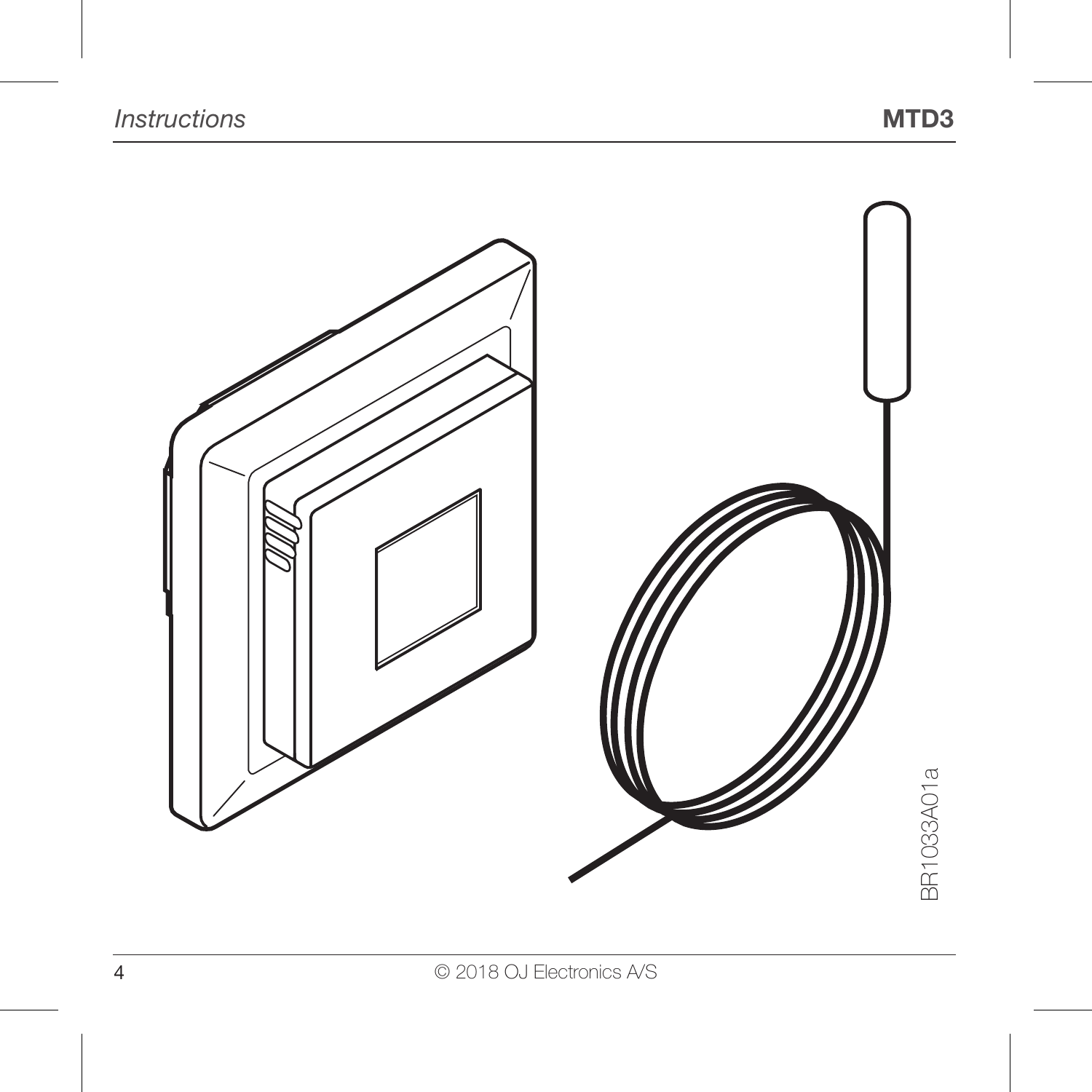# 2. BOX CONTENT

- Thermostat
- Floor sensor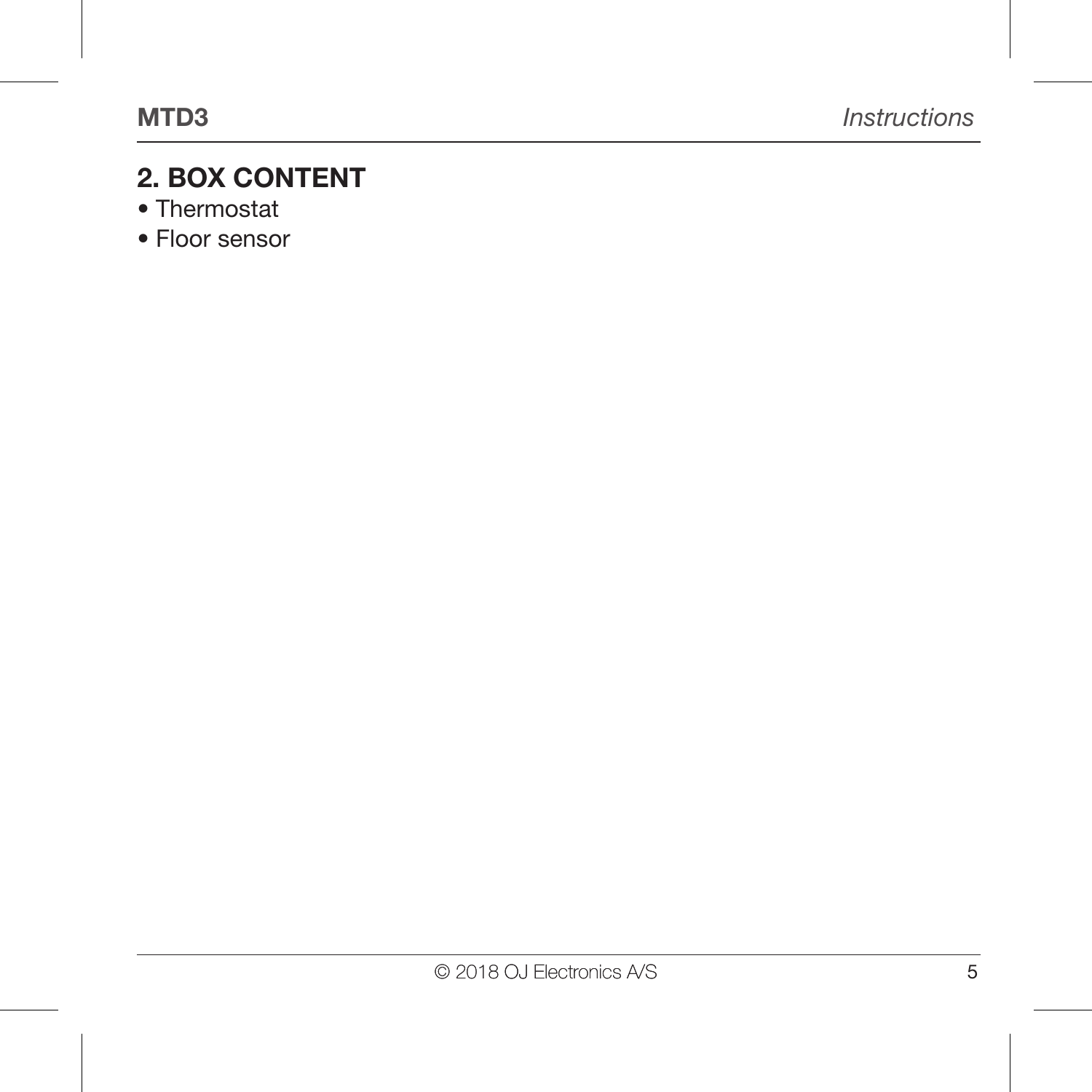

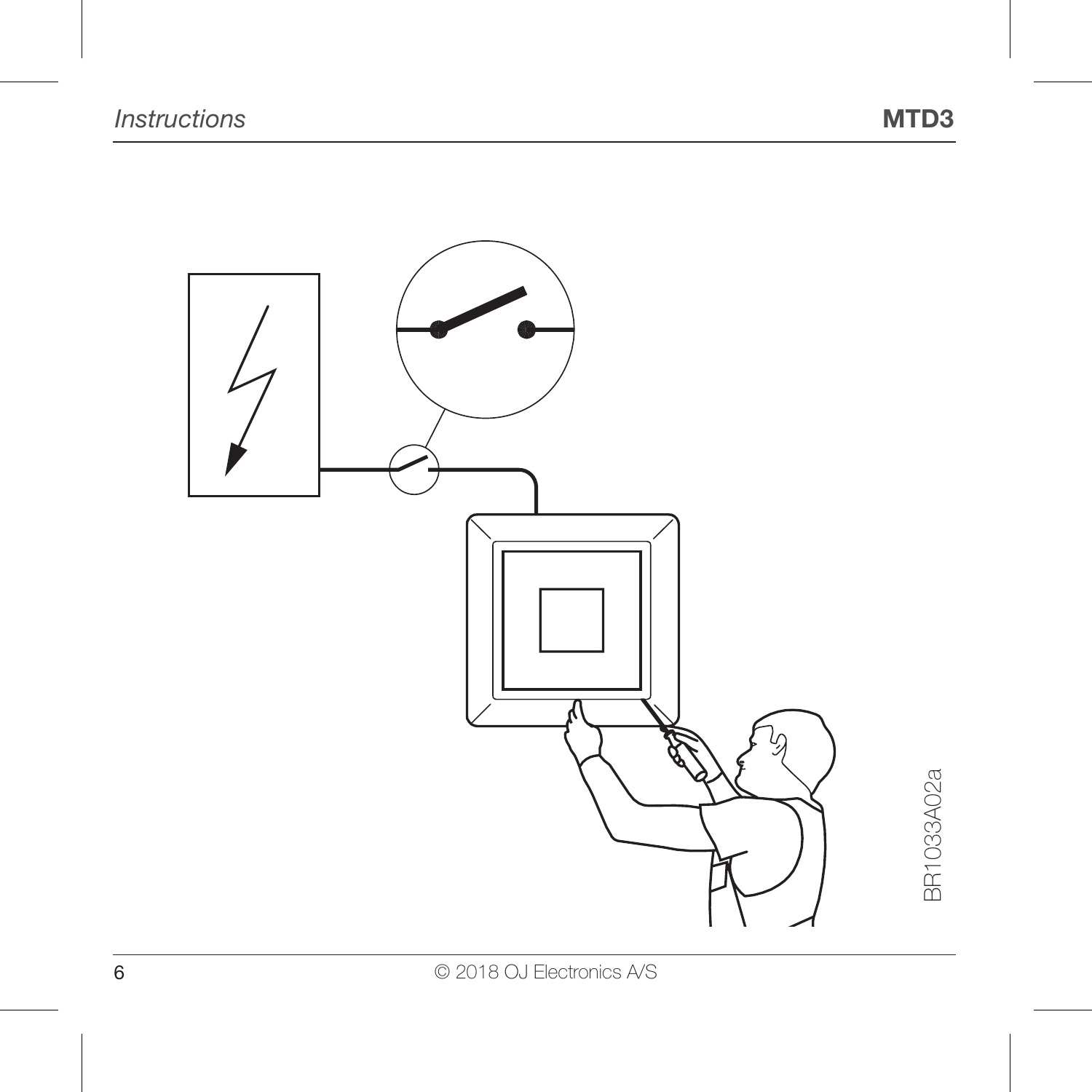#### 3. IMPORTANT SAFETY INSTRUCTIONS Warning:

- To avoid electric shock, disconnect the heating system power supply at the main panel before carrying out any work on this thermostat and associated components.
- Protection against electric shock must be guaranteed by appropriate mounting. The requirements of Class II are fulfilled after appropriate mounting (reinforced insulation).
- Installation must be carried out by qualified personnel in accordance with appropriate statutory regulations (where required by law).
- Installation must comply with national and/or local electrical codes. Caution:
- These instructions must be observed, otherwise the liability of the manufacturer shall be voided.
- Any changes or modifications made to this thermostat shall void the liability of the manufacturer.
- Maximum product lifetime is achieved if the product is not turned off but rather set at the lowest possible setpoint / frost protection when heat is not required.

#### Notice:

- The language used in the original documentation is English. Other language versions are a translation of the original documentation.
- OJ Electronics cannot be held liable for any errors in the documentation. OJ Electronics reserves the right to make alterations without prior notice.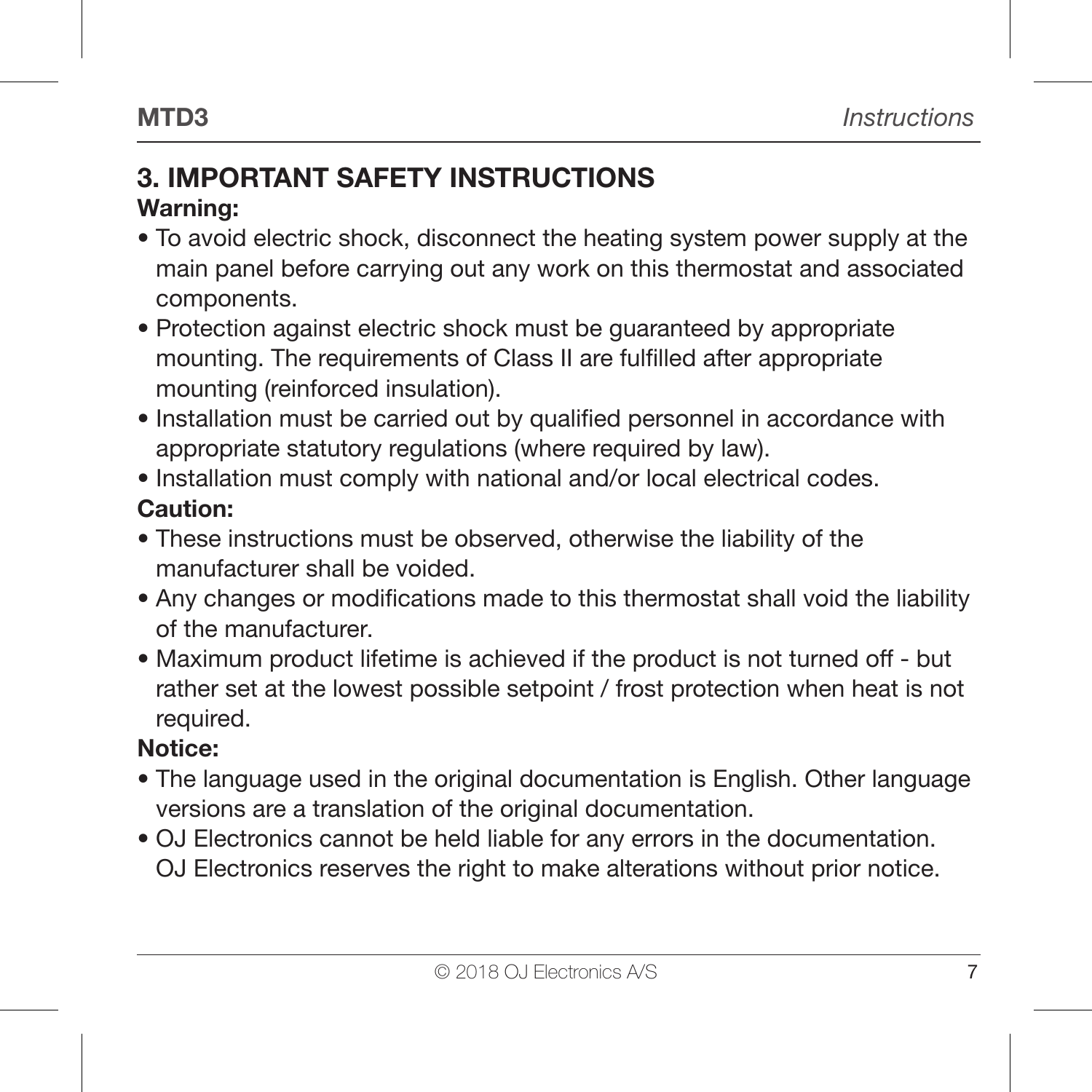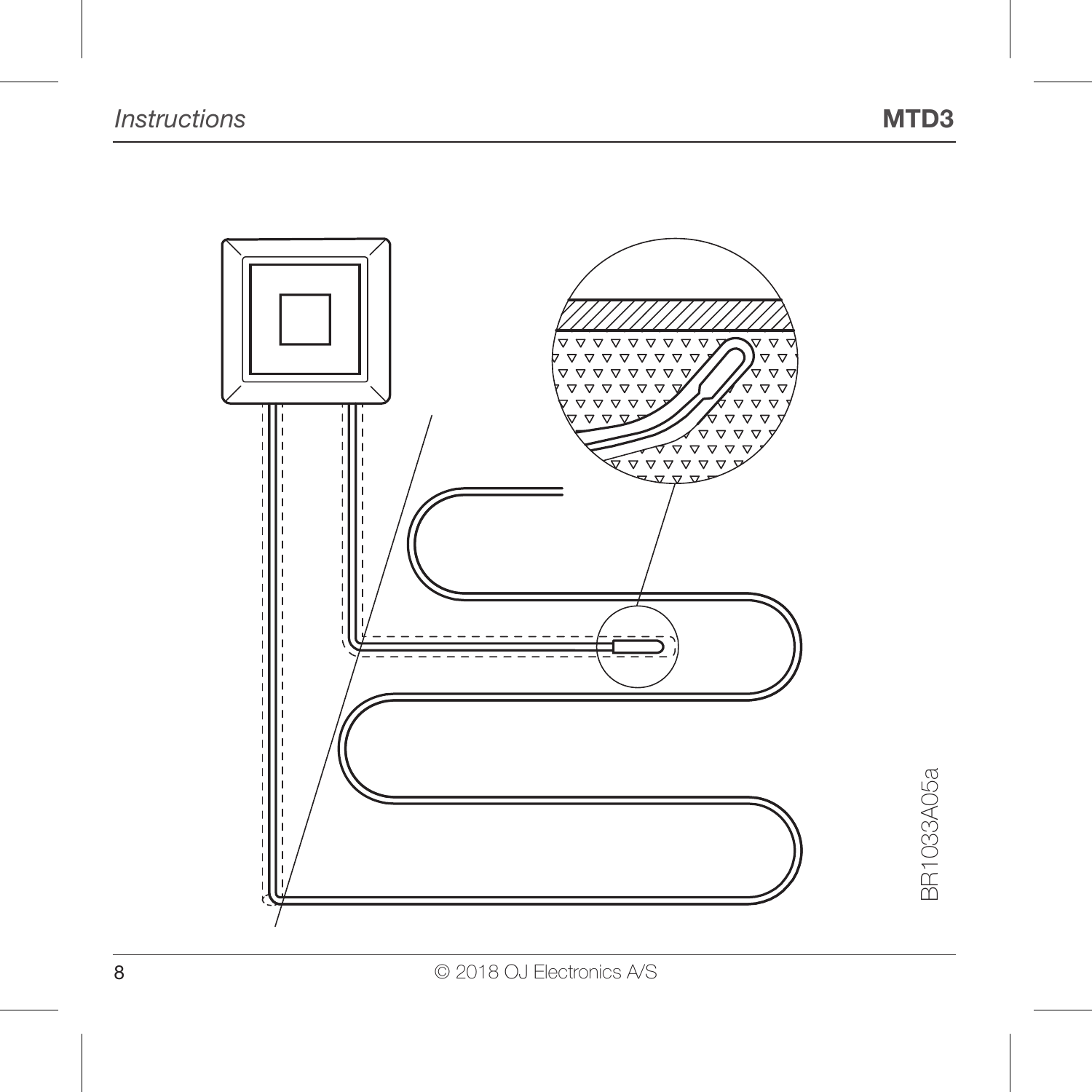# 4. INSTALLING THE SENSOR

- Insert the cable and sensor into a non-conductive conduit embedded in the floor.
- The end of the conduit must be sealed and the conduit placed as high as possible in the concrete layer.
- The floor sensor must be centred between loops of heating cable.
- The sensor cable may be extended with additional two-core cable (max. sensor extension, see Technical Specifications).
- The two wires from the sensor to the thermostat must be kept separate from high-voltage wires/cables. Place the sensor cable in a separate conduit or segregate it from power cables in some other way. Ensure that the insulation on both electrical wiring and floor sensor inside the junction box are not damaged. Never use two vacant wires in a multi-core cable.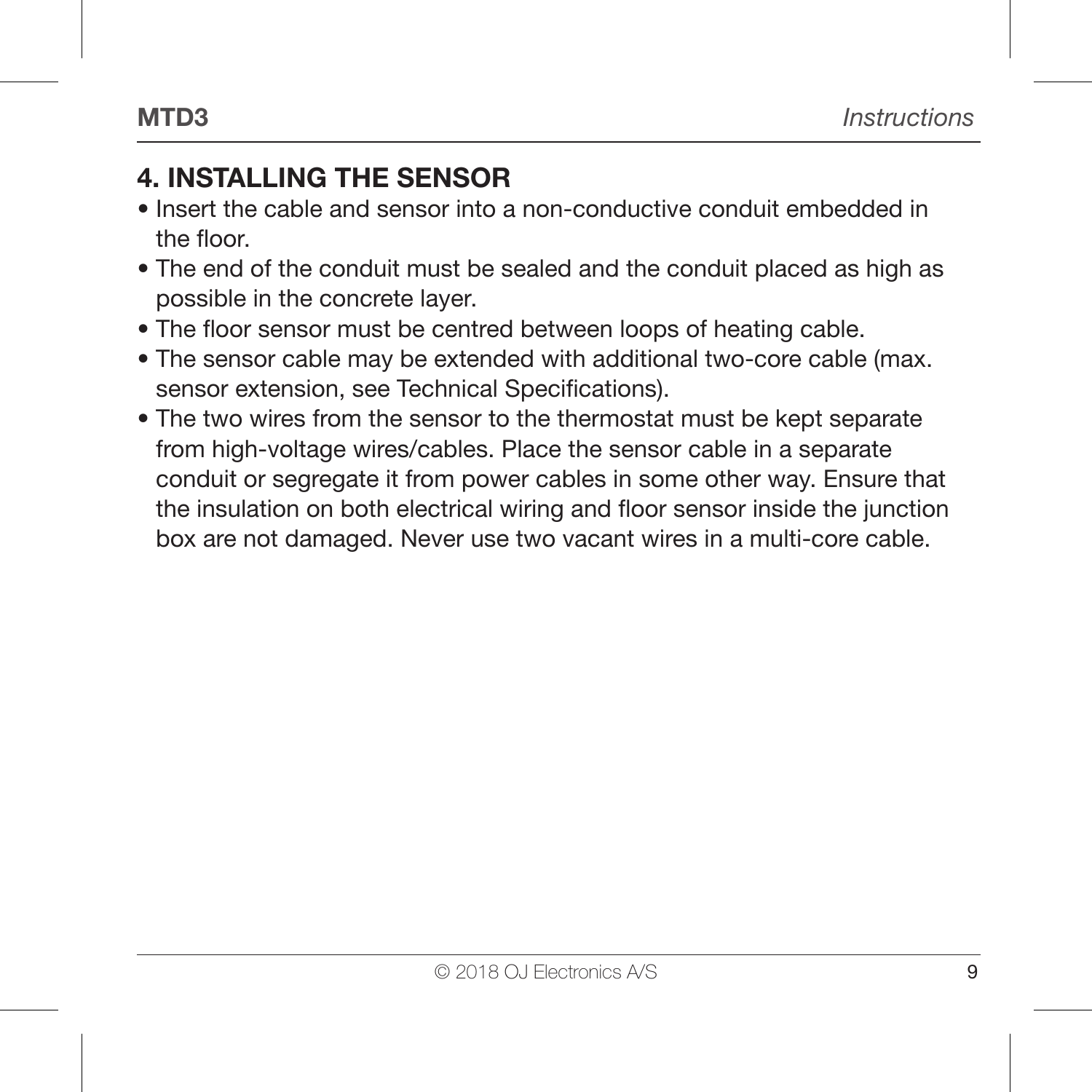#### Instructions **MTD3**





10 © 2018 OJ Electronics A/S © 2018 OJ Electronics A/S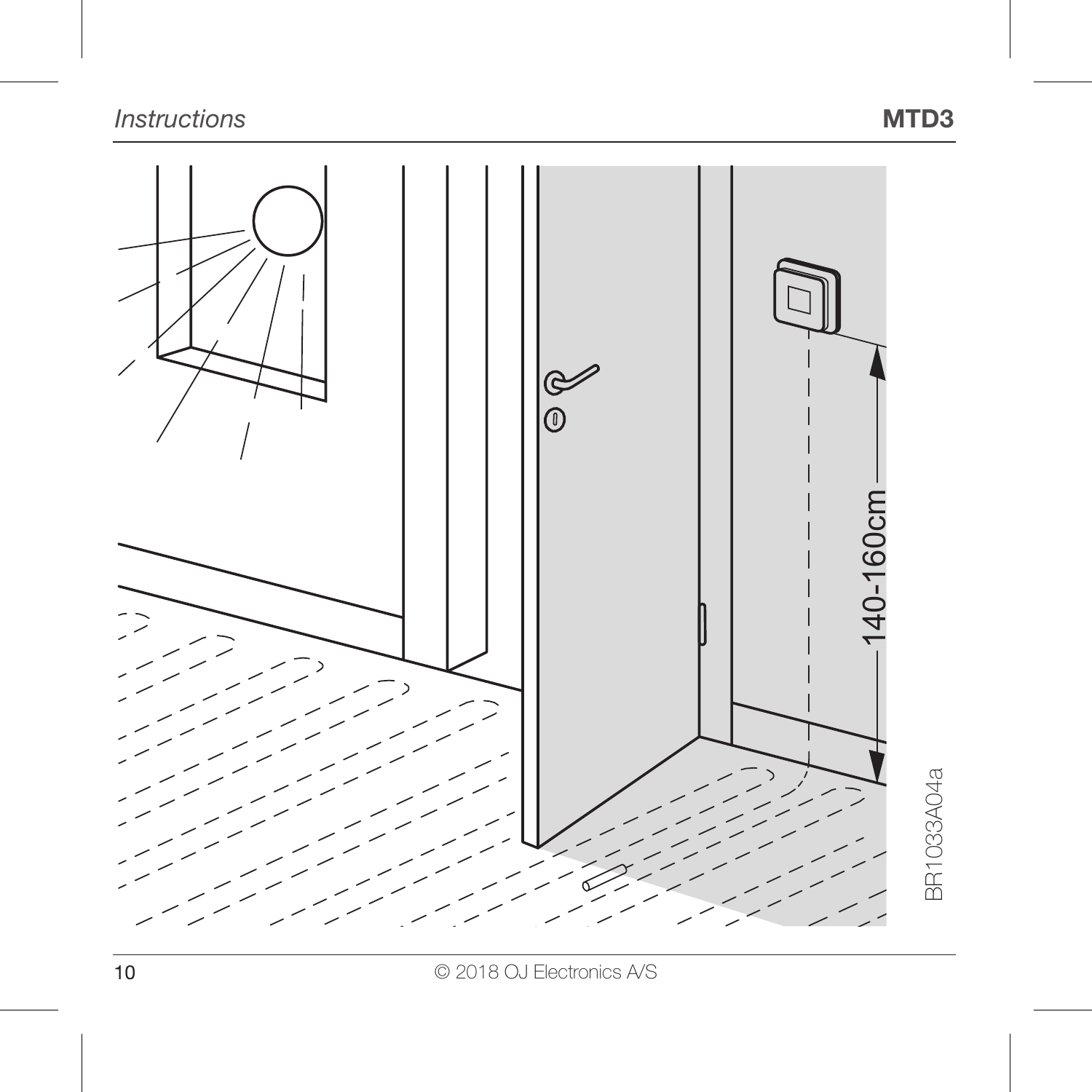### 5. PLACEMENT OF THE THERMOSTAT

• The thermostat must be mounted on the wall 1.4 - 1.6 m above the floor in such a way as to allow free air circulation around it.

Draughts and direct sunlight or other heat sources must be avoided.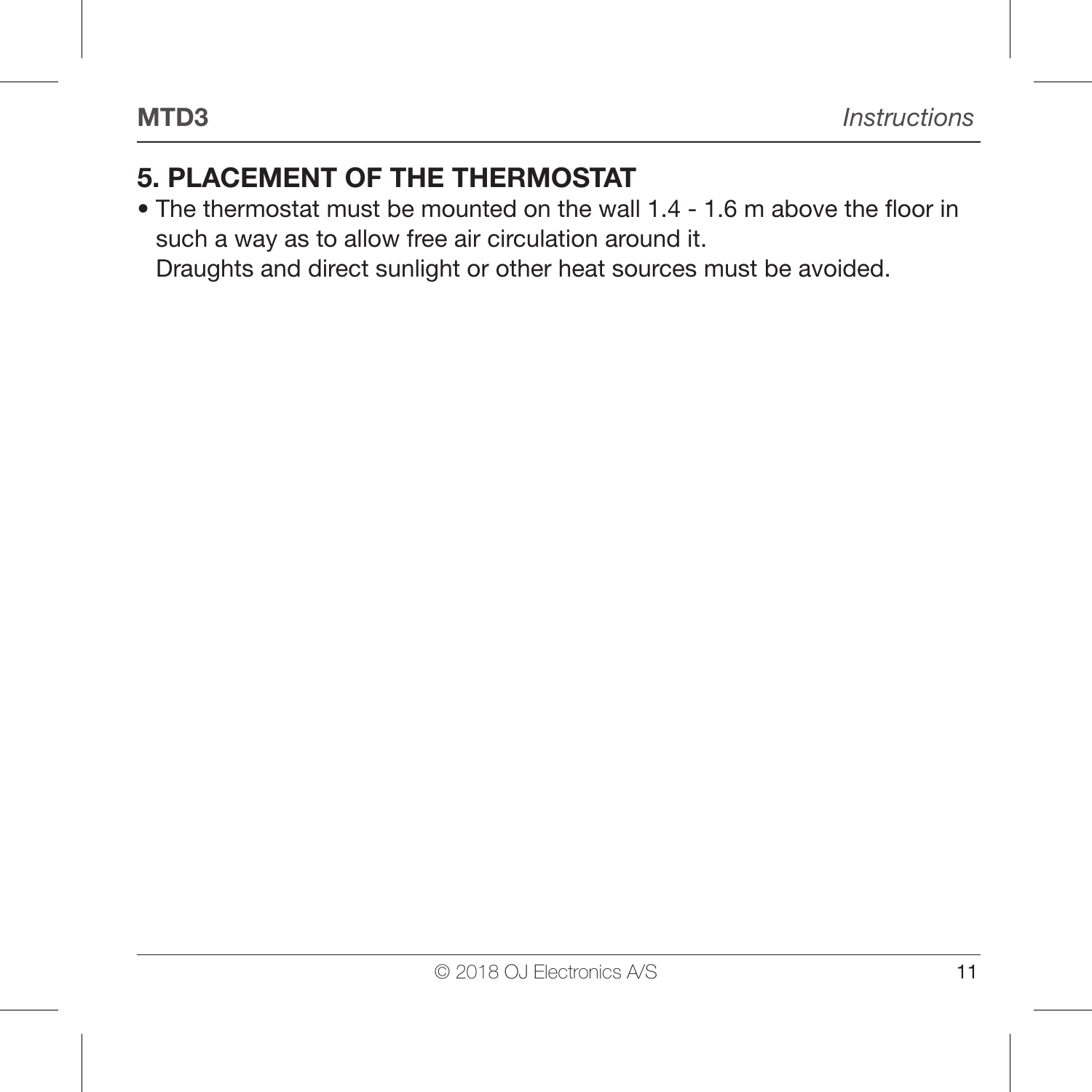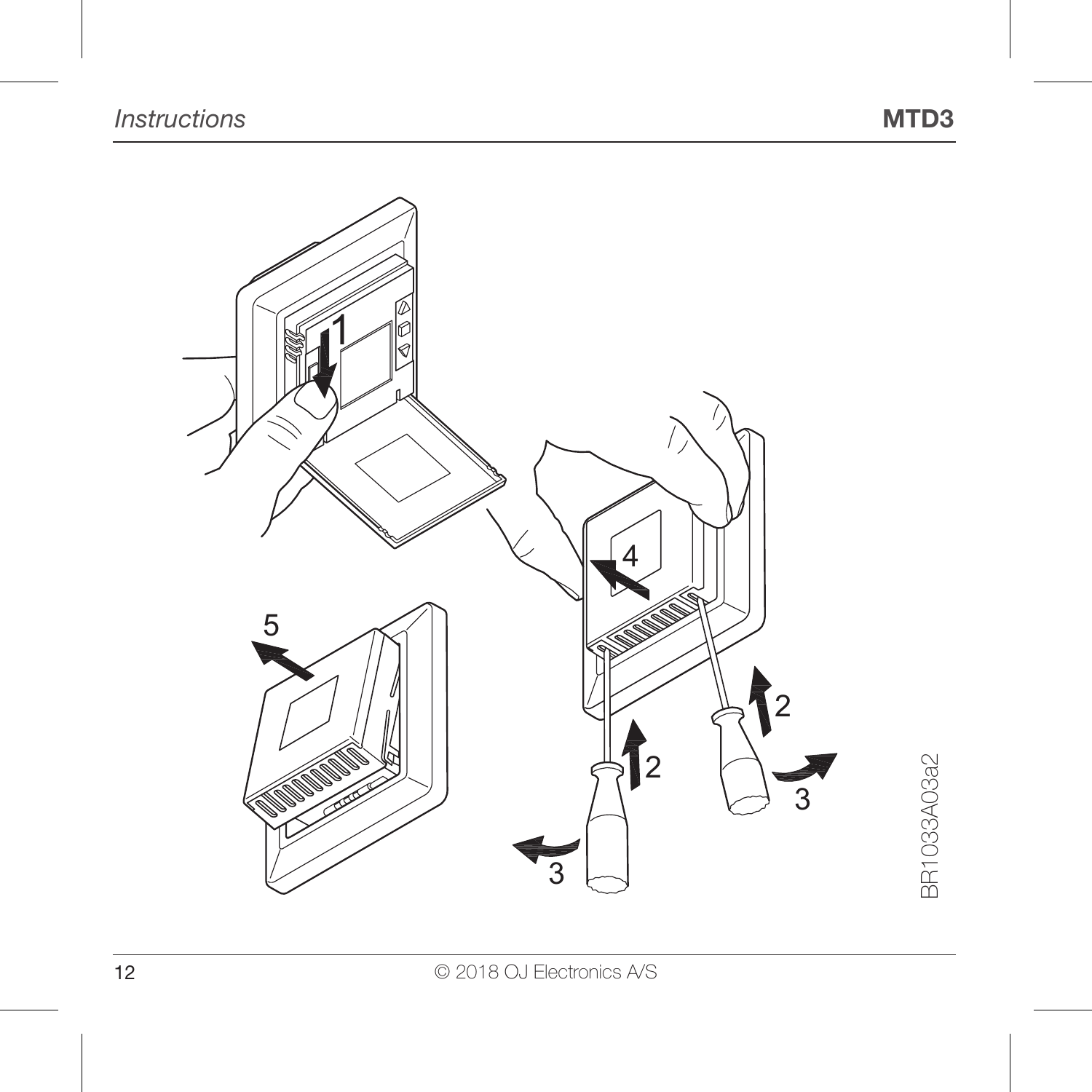## 6. PREPARING THE THERMOSTAT FOR MOUNTING

- Switch off the thermostat
- Grasp the thermostat with one hand, holding the (closed) front with your thumb on one side and your index and middle finger on the other side. The bottom of the thermostat should be facing you.
- Insert a small screwdriver into the hole to the right, in the bottom of the thermostat.
- Turn the handle of the screwdriver outwards while gently pulling the right side of the bottom a few millimetres towards you.
- Insert the small screwdriver into the hole to the left, in the bottom of the thermostat.
- Turn the handle of the screwdriver outwards while gently pulling the left side of the bottom a few millimetres towards you.
- When the bottom side of the front is loose, pull the front gently away from the back part.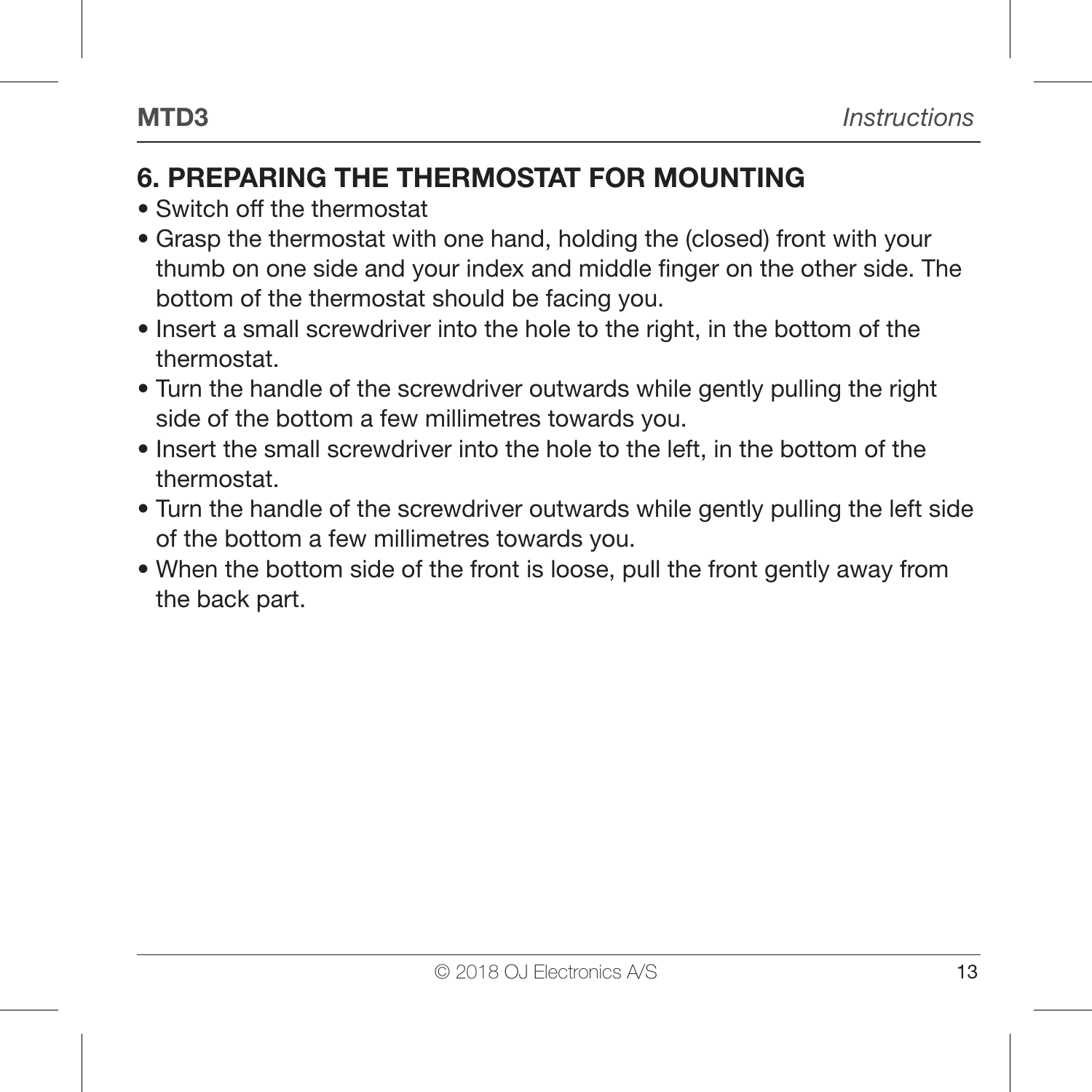

BR1033A16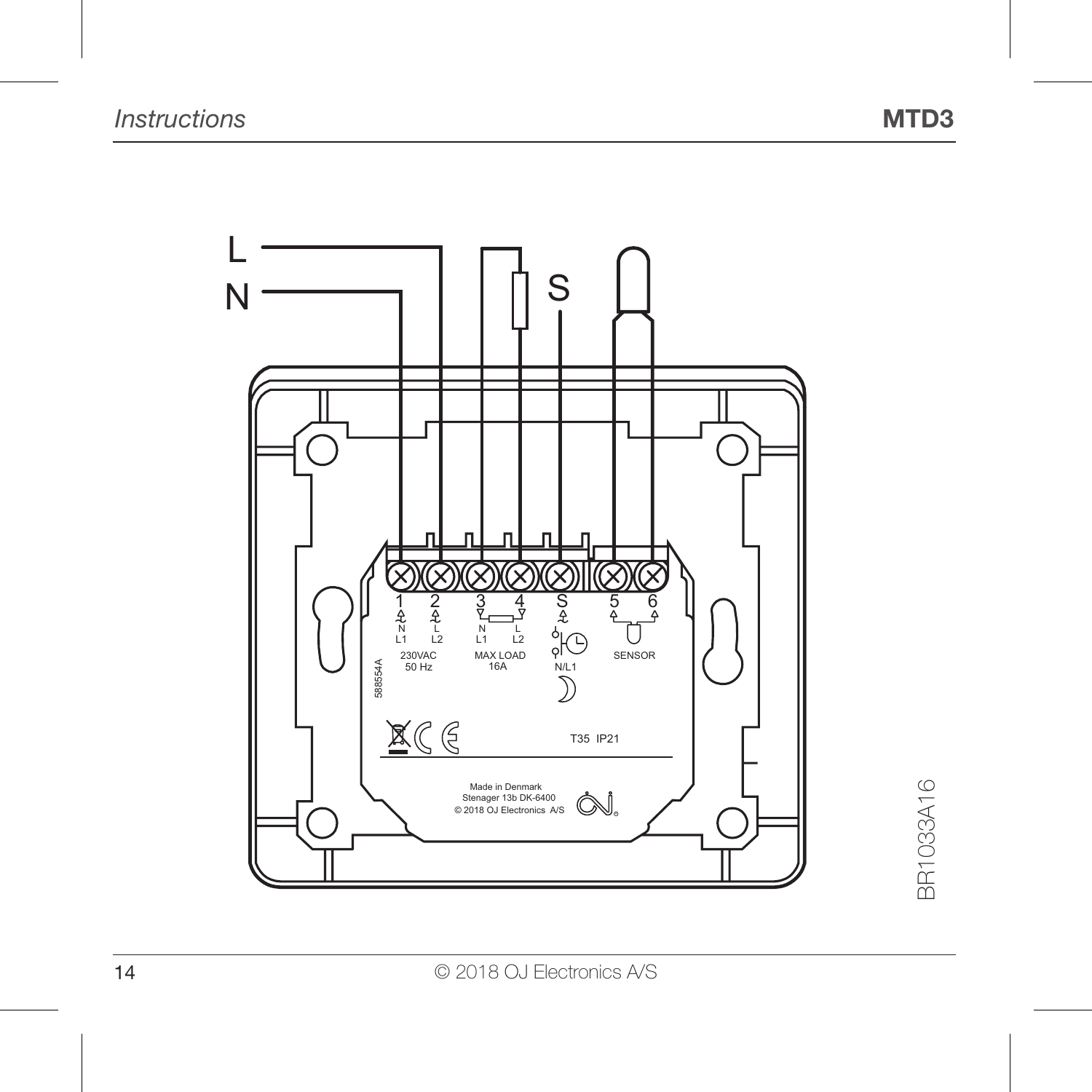# 7. CONNECTIONS

Ensure that the mains and load cables are connected as shown in the figure.

Terminal 1: Phase: (N / L1)

Terminal 2: Neutral: (L / L2)<br>Terminal 3: Load: (N / L1)

Terminal 3: Load: (N / L1) Resistive load only<br>Terminal 4: Load: (L12) Resistive load only

 $(L / L2)$  Resistive load only

Terminal S: Night setback (full-wave) / Frost protection (half-wave)

Terminal 5: Sensor (no polarity)

Terminal 6: Sensor (no polarity)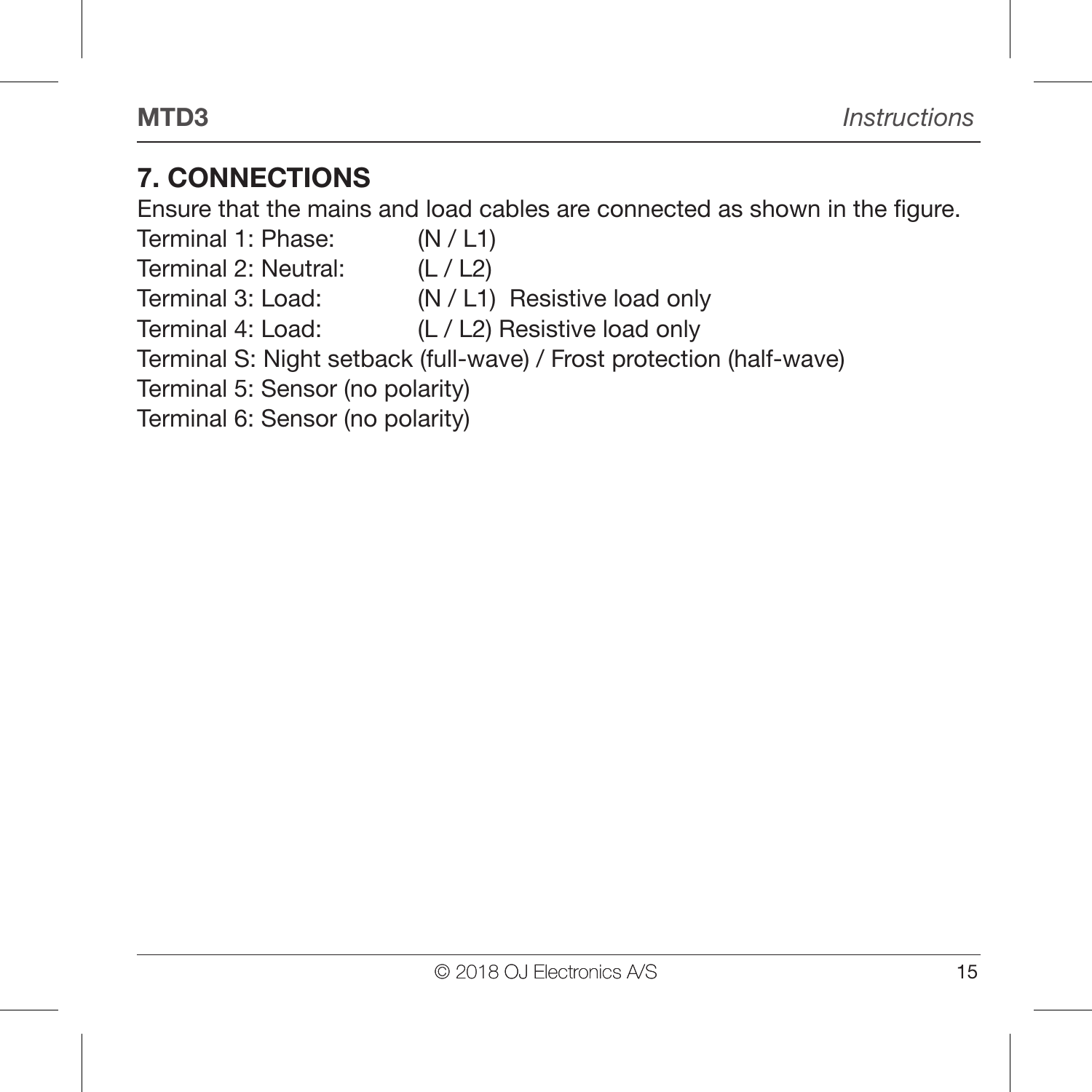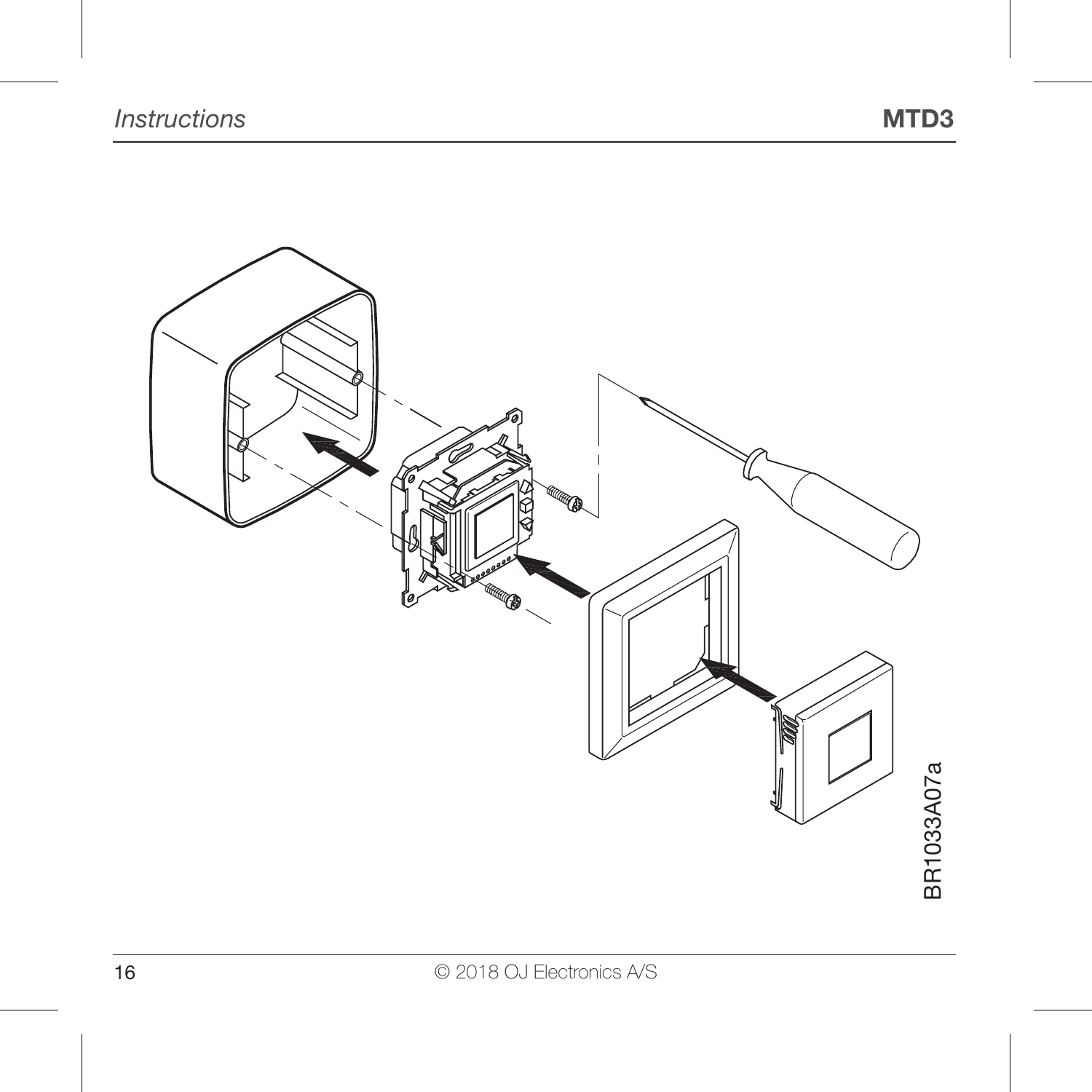#### 8. MOUNTING THE THERMOSTAT

- Mount the thermostat in the wall socket.
- Fit the frame and carefully press the cover onto the thermostat starting with the upper part of the cover, then the lower part of the cover.
- Ensure that both the power slide button on the cover and the power switch pin in the thermostat are down.
- Click the cover into place by applying light, even pressure. Warning! Do not apply pressure to the display itself.
- DO NOT attempt to open the thermostat.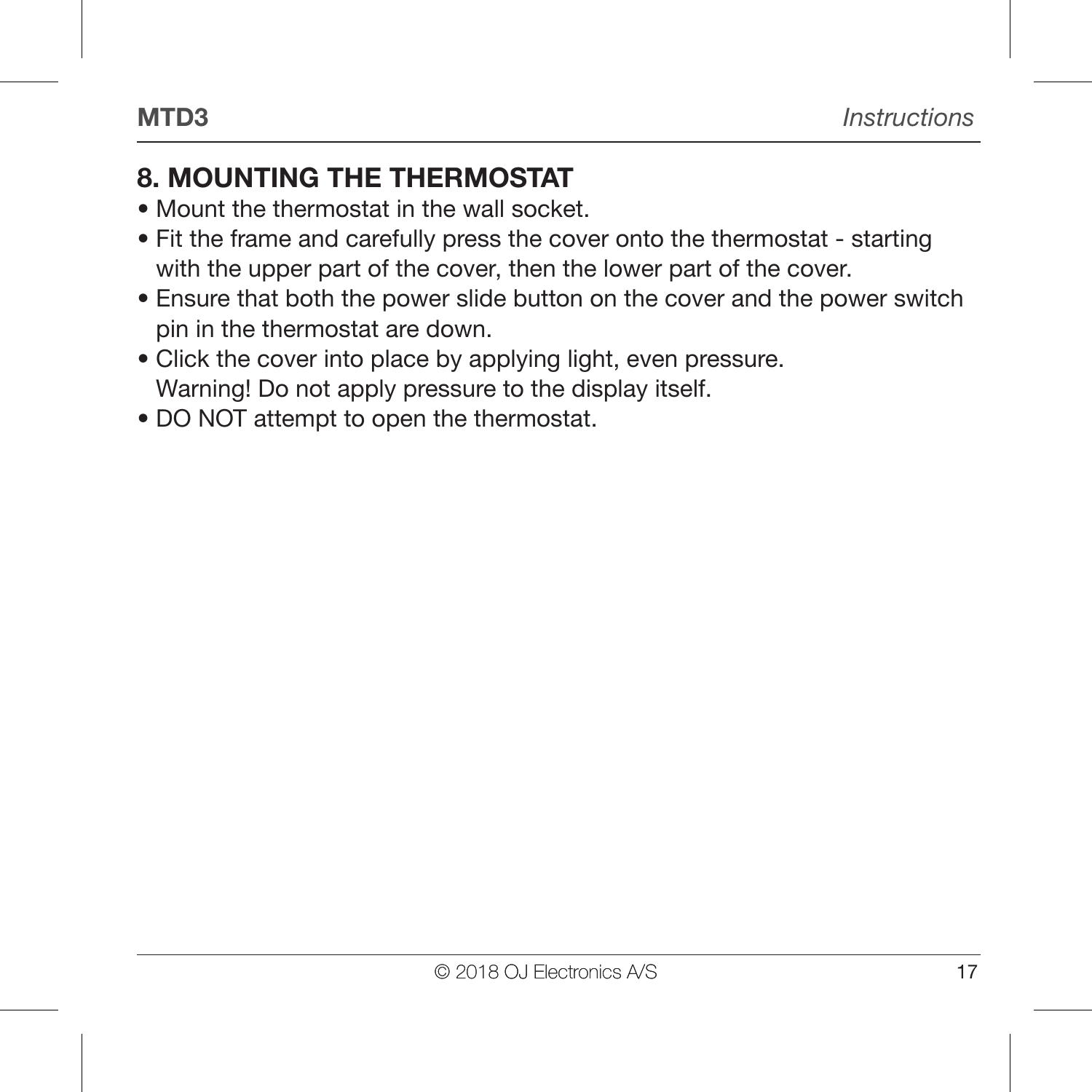

http://downloads.mythermostat.info/7C1jRQlM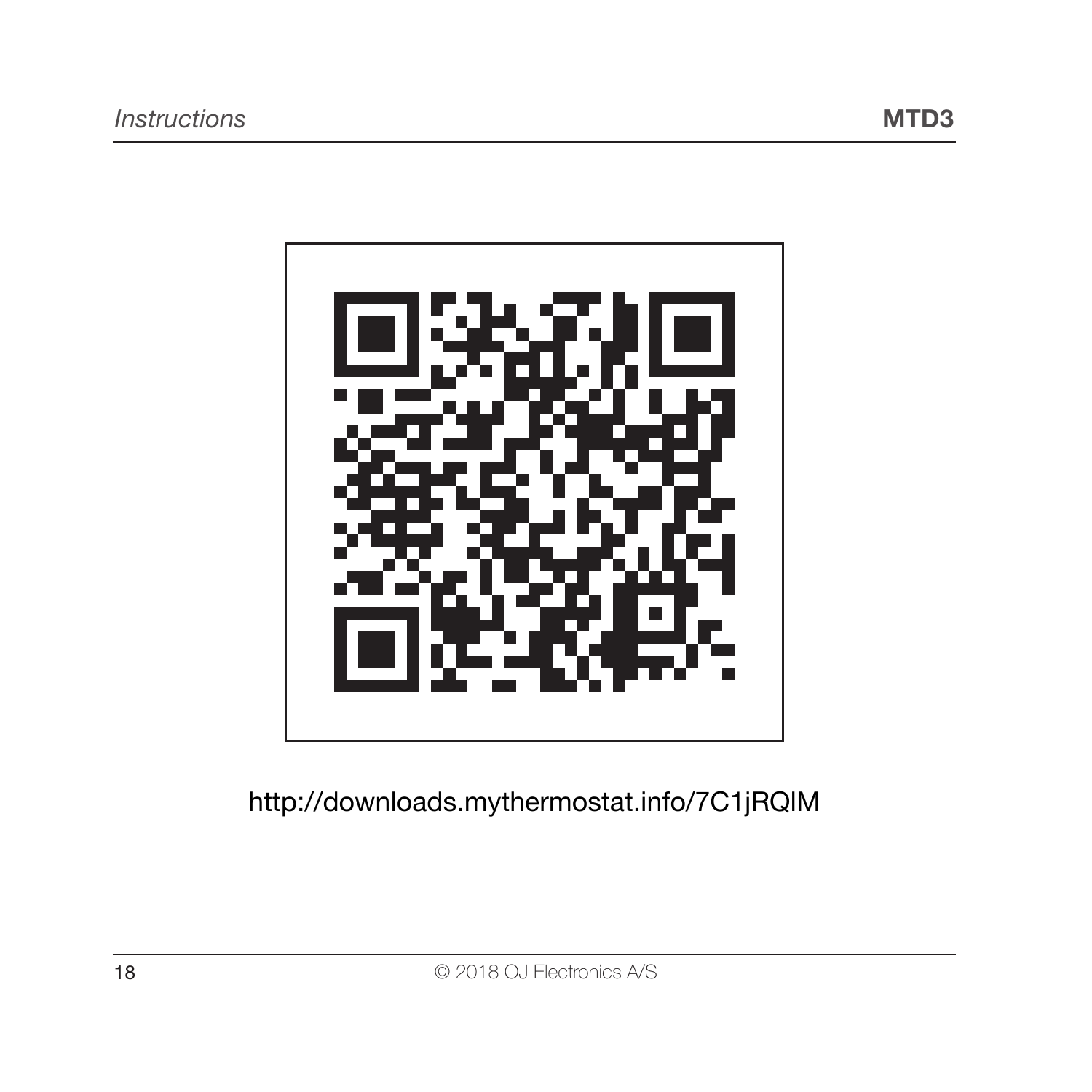## 9. USING THE THERMOSTAT

- Open the lid on the front of the thermostat (flip down), slide the ON/OFF switch from "O" to "I".
- Use the middle button to enter the menu and accept selections.
- Use the arrow up/down to scroll through the menu and toggle between different options in the submenus.

You can find the full user manual by scanning the QR code on the opposite side or entering the URL in a browser.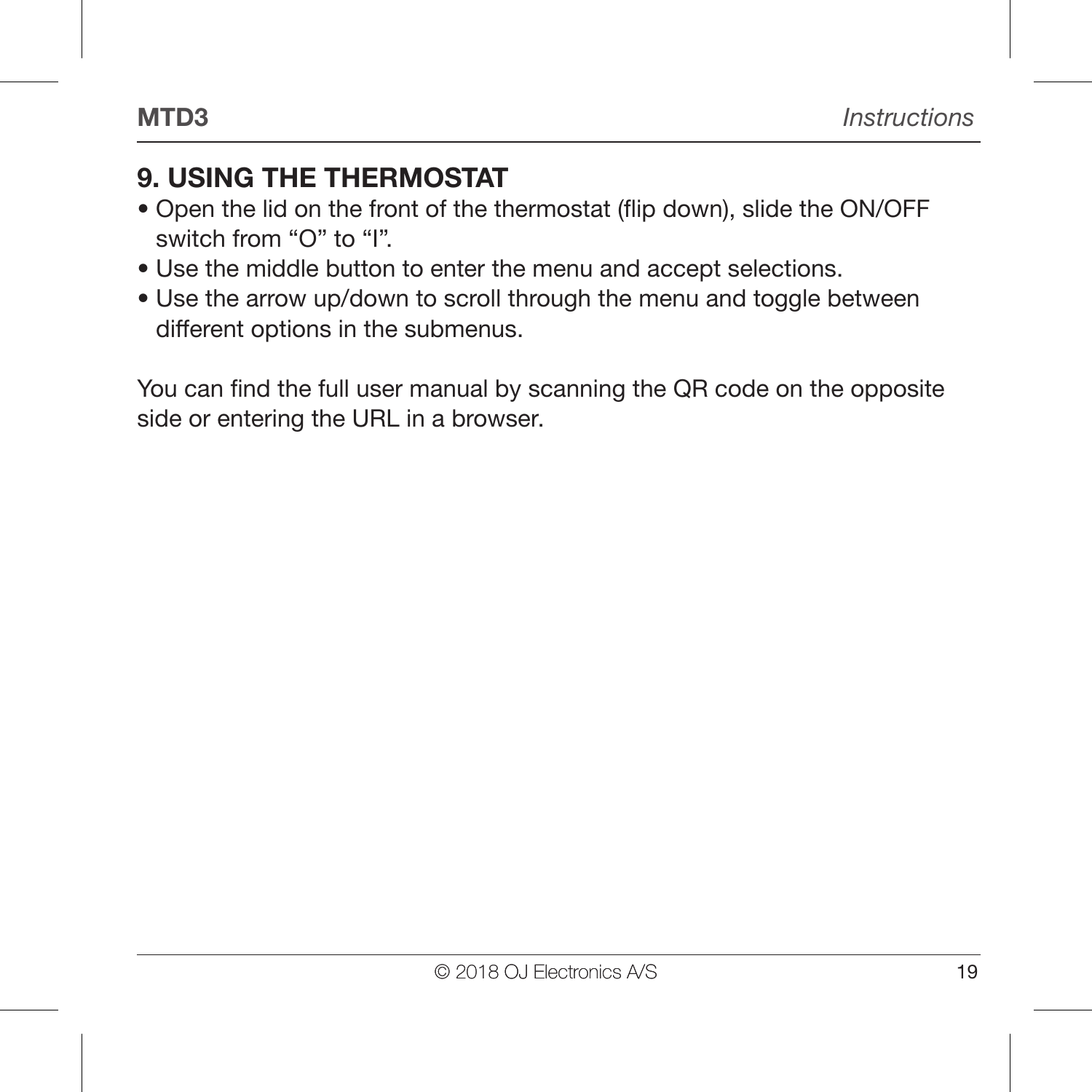| Menu       | <b>Setting Options</b>                 |               |  |
|------------|----------------------------------------|---------------|--|
| APP        | APP: A; F; C; AF; AE                   |               |  |
| <b>SCA</b> | $SChi: SCLo - 40.0^{\circ}C$           |               |  |
|            | SCLo: 0.0°C - SChi                     |               |  |
| Li         | Lihi: LiLo - $40^{\circ}$ C            |               |  |
|            | LiLo: 0°C - Lihi                       |               |  |
| tP         | FLo: Actual measured temperature       |               |  |
|            | ro: Actual measured temperature        |               |  |
| LCd        | SCA: C: nu                             |               |  |
|            | diS: SP; tP                            |               |  |
| AdJ        | Measured temperature +/- 10°C          |               |  |
| nSb        | $2.0^{\circ}$ C - $8.0^{\circ}$ C      |               |  |
| dEF        | $5.0^\circ - 10.0^\circ C$             |               |  |
|            | oFF; AUt; On                           |               |  |
|            | oFF:                                   | diF: 0.3-10.0 |  |
| <b>PWM</b> | on                                     | CYC: 15-60    |  |
|            | AU <sub>t:</sub>                       | CYHi: 10-60   |  |
|            |                                        | CYLo: 10-30   |  |
| Pli        | 0-30 min                               |               |  |
|            | ModE: oFF; 5:2; 6:1; 7:0; 0:7          |               |  |
| TiMe       | dAY: Non; tuE; UEd; thu; Fri; SAt; Sun |               |  |
|            | hour: 0-23:                            |               |  |
|            | Min: 0-59                              |               |  |
| SW         | None                                   |               |  |
| DonE       | Save settings and exit the menu        |               |  |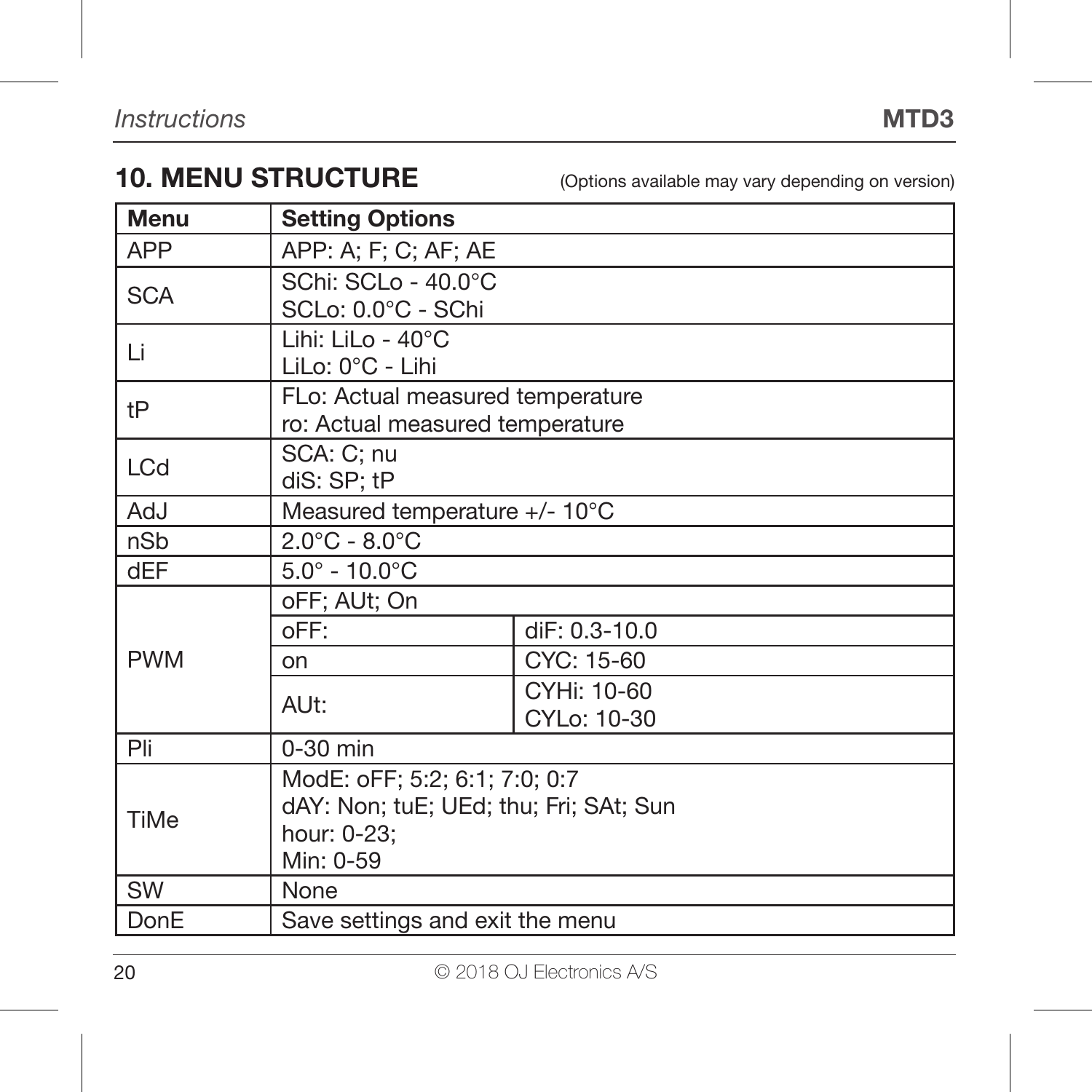### 11. ERROR CODES

E0: Internal fault. Heating is shut off.

E1:Built-in sensor fault. The sensor application is changed to C (regulator).

E2:Externally wired floor sensor or externally wired room sensor fault. (The sensor is either damaged, or has short-circuited or disconnected). The sensor application is changed to C (regulator) If AF is used - the sensor application is changed to A (internal room sensor).

E5:Internal overheating. Internal overheating. If the E5 error persists, please contact your installer.

#### Environment and recycling

Please help us protect the environment by disposing of the packaging in accordance with national regulations for waste processing.

#### Recycling of obsolete appliances



Appliances with this label must not be disposed of with general household waste. They must be collected separately and disposed of in compliance with local regulations.